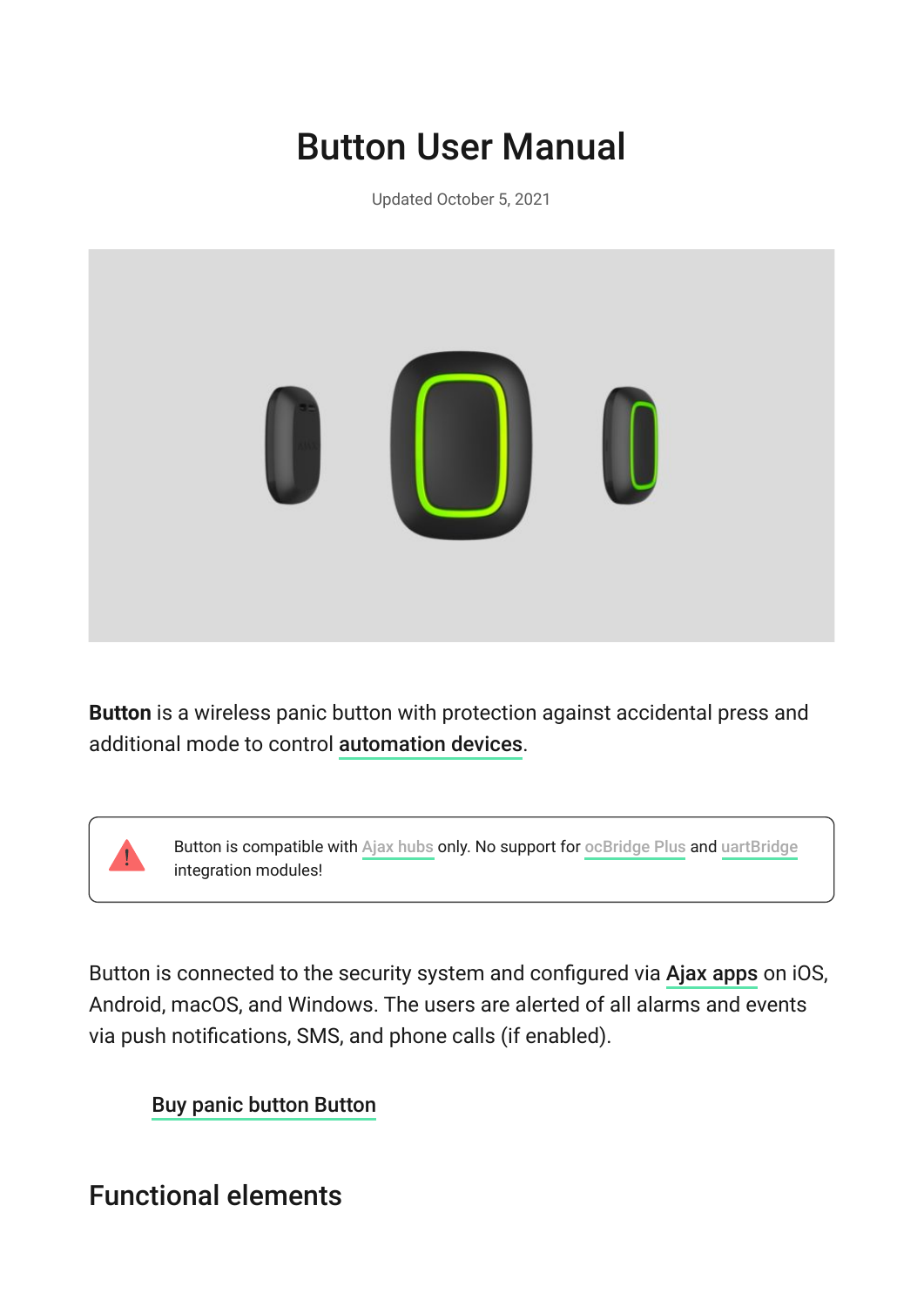

- **1.** Alarm button
- **2.** Indicator lights
- **3.** Button mounting hole

# Operating principle

**Button** is a wireless panic button that, when pressed, transmits an alarm to users, as well as to the security company's CMS. In Control mode, Button allows you to control Ajax automation devices with a short or long press of a button.

In panic mode, the Button can act as a panic button and signal about a threat, or inform about an intrusion, as well as a fire, gas or medical alarm. You can choose the type of alarm in the button settings. The text of alarm notifications depends on the selected type, as well as the event codes transmitted to the central monitoring station of the security company (CMS).

> You can bind the action of an automation device (Relay, WallSwitch or Socket[\)](https://ajax.systems/products/socket/) to a buttonpress in the Button settings - Scenarios menu.

The Button is equipped with protection against accidental press and transmits alarms at a distance of up to 1,300 m from the hub. Please be aware that the presence of any obstructions that impede the signal (for example, walls or floors) will reduce this distance.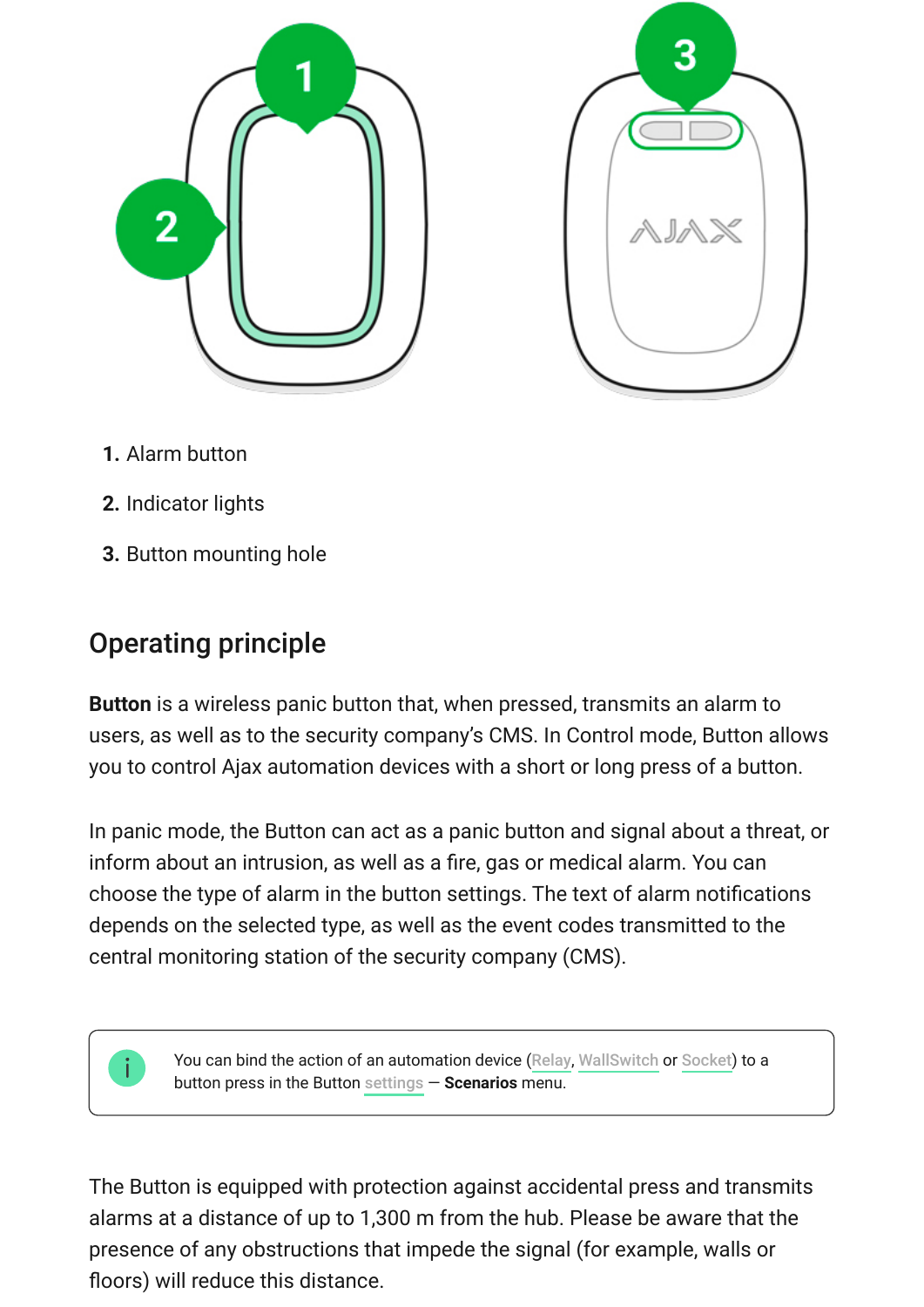Button is easy to carry around. You can always keep it on a wrist or a necklace. The device is resistant to dust and splashes.



When connecting Button via  ${\sf ReX}$ , note that Button does not automatically switch between the radio networks of the radio signal extender and the hub. You can assign Button to another hub or ReX manually in the app.

# Connecting the button to the Ajax security system

# Prior to initiating connection

- **1.**Follow the hub instructions to install the Ajax application. Create an account, add a hub to the app, and create at least one room.
- **2.** Enter the Ajax app.
- **3.** Activate the hub and check your internet connection.
- **4.** Ensure that the hub is not in armed mode and is not being updated by checking its status in the app.



Only users with administrative rights can add a device to the hub

### In order to connect a Button

- **1.** Click on **Add Device** in the Ajax app.
- **2.** Name the device, scan its QR code (located on the package) or enter it manually, select a room and a group (if group mode is enabled).
- **3.** Click **Add** and the countdown will begin.
- **4.** Hold the button for 7 seconds. When the Button is added, the LEDs will flash green once.

For detection and pairing, the Button must be located within the hub radio communication zone (on the single protected object).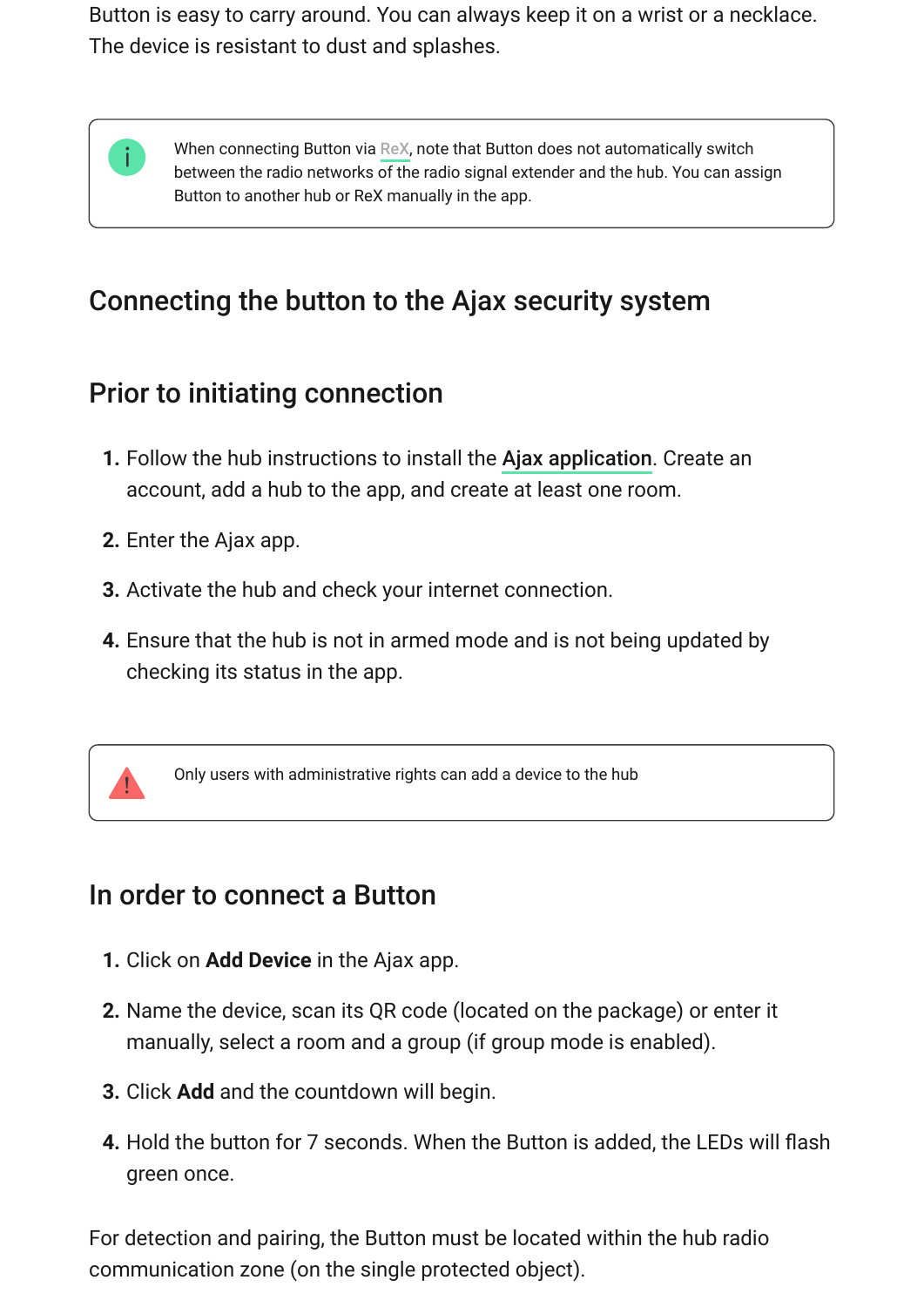The connected button will appear in the list of hub devices in the application. Updating the statuses of the device in the list does not depend on the polling time value in the hub settings. Data is updated only by pressing the Button.

The Button only works with one hub. When connected to a new hub, the button Button stops transmitting commands to the old hub. Note that after being added to the new hub, the Button is not automatically removed from the device list of the old hub. This must be done manually through the Ajax application.

#### **States**

Button statuses can be viewed in the device menu:

#### **1. Ajax app** → **Devices** → **Button**

| <b>Parameter</b>      | <b>Value</b>                                                                                                                                               |
|-----------------------|------------------------------------------------------------------------------------------------------------------------------------------------------------|
| <b>Battery Charge</b> | Battery level of the device. Two states available:<br>$\bullet$ OK<br>• Battery discharged<br>How battery charge is displayed in<br>Ajax apps              |
| Operating mode        | Displays the operating mode of the button.<br>Three modes are available:<br>• Panic<br>Control<br>$\bullet$<br>Mute Interconnected Fire Alarm<br>$\bullet$ |
| <b>LED Brightness</b> | Displays current brightness level of indicator<br>light:<br>• Disabled (no display)<br>$\bullet$ Low<br>Max                                                |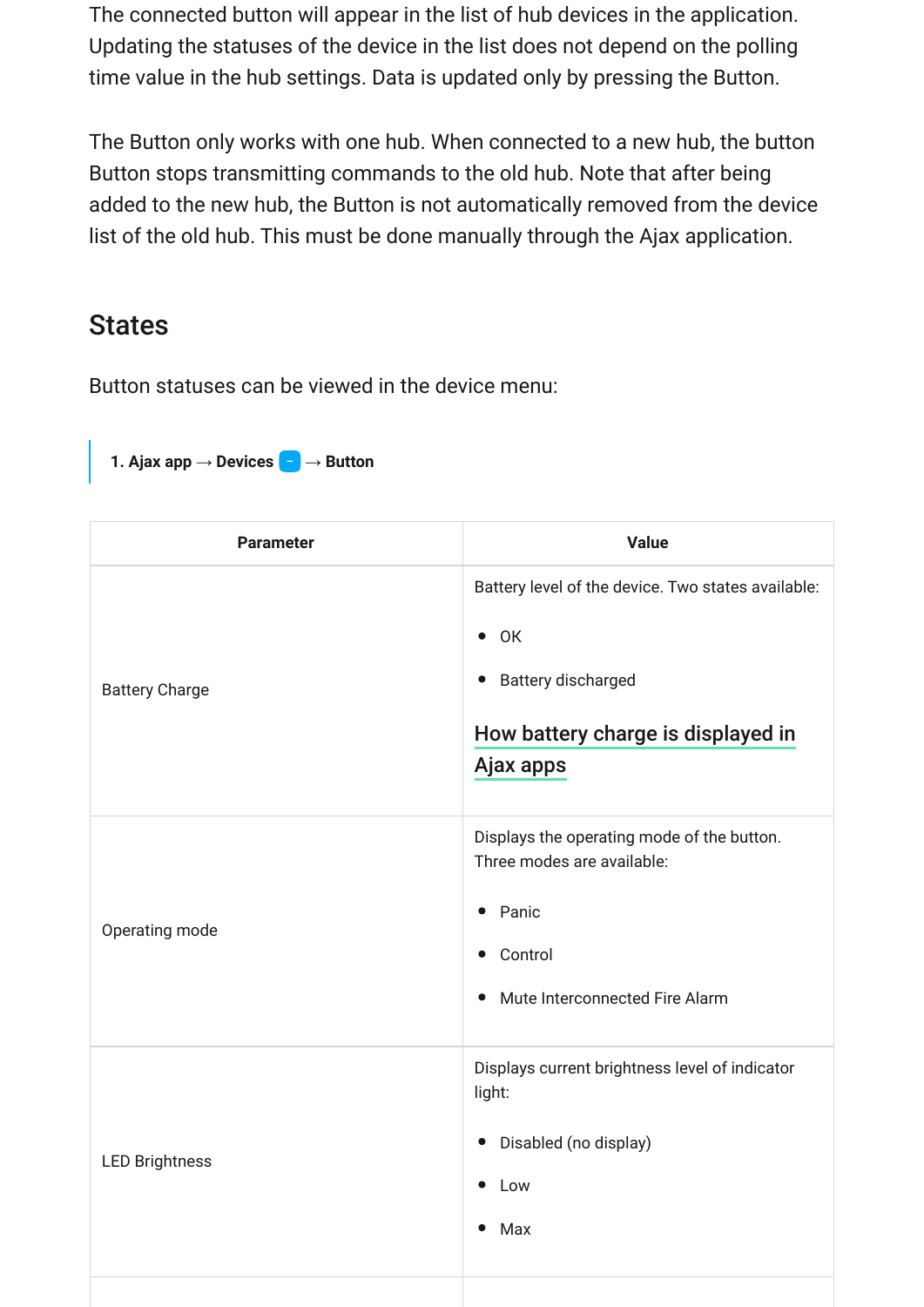| Protection against accidental activation | Displays the selected type of protection against<br>accidental activation:                                                              |
|------------------------------------------|-----------------------------------------------------------------------------------------------------------------------------------------|
|                                          | $Off$ – protection disabled.                                                                                                            |
|                                          | Long press $-$ in order to send alarm you<br>should hold the button down for more than<br>1.5 seconds.                                  |
|                                          | <b>Double-pressing</b> $-$ in order to send alarm<br>you should double-press on the button with<br>a pause of no more than 0.5 seconds. |
| Routed Through ReX                       | Display the status of using the ReX range<br>extender                                                                                   |
| <b>Temporary Deactivation</b>            | Displays the status of the device: active or<br>completely disabled by the user                                                         |
| Firmware                                 | <b>Button firmware version</b>                                                                                                          |
| ID                                       | Device ID                                                                                                                               |

# Configuration

You can adjust the device parameters in the settings section:

**1. Ajax app** → **Devices**  $\overline{\phantom{a}}$  → **Button** → **Settings**  $\overleftrightarrow{\odot}$ 

| <b>Parameter</b> | <b>Value</b>                                                                                                                                                                     |
|------------------|----------------------------------------------------------------------------------------------------------------------------------------------------------------------------------|
| First field      | Name of the device, can be changed                                                                                                                                               |
| Room             | The choice of the virtual room that the device is<br>assigned to                                                                                                                 |
| Operating mode   | Displays the operating mode of the button.<br>Three modes are available:                                                                                                         |
|                  | • Panic $-$ sends an alarm when pressed                                                                                                                                          |
|                  | <b>Control</b> $-$ controls automation devices by<br>short or long (2 sec) pressing                                                                                              |
|                  | Mute Interconnected Fire Alarm $-$ when<br>$\bullet$<br>pressed, mutes the fire alarm of<br>FireProtect/FireProtect Plus detectors. The<br>option is available if Interconnected |
|                  | <b>FireProtect Alarms feature is enabled</b>                                                                                                                                     |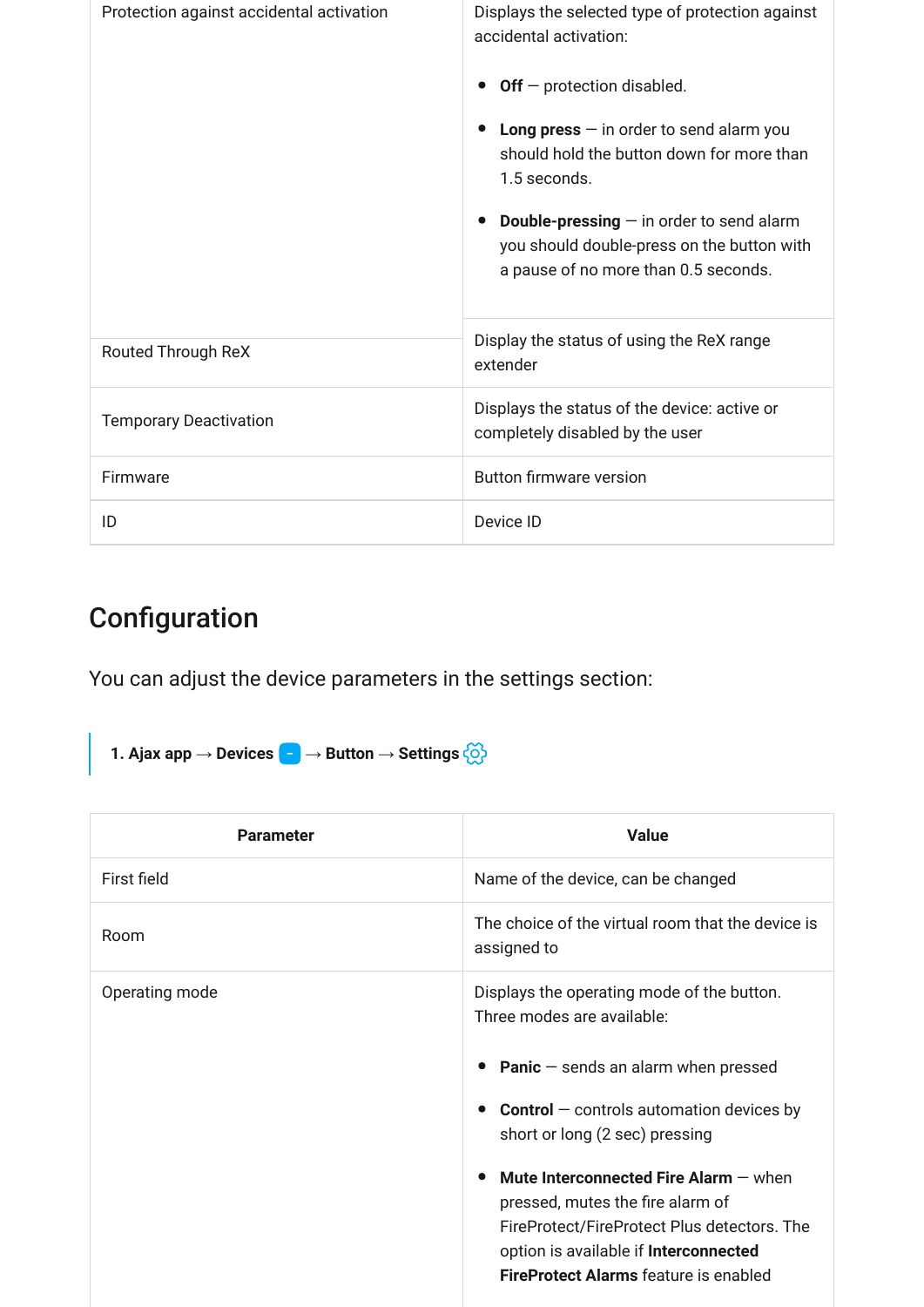|                                                               | Learn more                                                                                                                                                                                                                                                                                                                                                                             |
|---------------------------------------------------------------|----------------------------------------------------------------------------------------------------------------------------------------------------------------------------------------------------------------------------------------------------------------------------------------------------------------------------------------------------------------------------------------|
| Alarm type<br>(available only in panic mode)                  | Selection of the Button alarm type:<br>Intrusion<br>$\bullet$<br>Fire<br>$\bullet$<br>Medical<br>$\bullet$<br>Panic button<br>$\bullet$<br>Gas<br>$\bullet$<br>The text of SMS and notifications in the<br>application depend on the selected type of<br>alarm                                                                                                                         |
| <b>LED Brightness</b>                                         | This displays the current brightness of the<br>indicator lights:<br>Disabled (no display)<br>$\bullet$<br>Low<br>$\bullet$<br>Max<br>$\bullet$                                                                                                                                                                                                                                         |
| Accidental press protection<br>(available only in panic mode) | Displays the selected type of protection against<br>accidental activation:<br>• Off - protection disabled.<br>Long press $-$ in order to send alarm you<br>$\bullet$<br>should hold the button down for more than<br>1.5 seconds.<br><b>Double press</b> $-$ in order to send alarm you<br>$\bullet$<br>should double-press on the button with a<br>pause of no more than 0.5 seconds. |
| Alert with a siren if panic button is pressed                 | If active, <b>Sirens added to the system</b> are<br>activated after panic button pressing                                                                                                                                                                                                                                                                                              |
| Scenarios                                                     | Opens the menu for creating and configuring<br>scenarios                                                                                                                                                                                                                                                                                                                               |
| <b>User Guide</b>                                             | Opens the Button user guide                                                                                                                                                                                                                                                                                                                                                            |
| <b>Temporary Deactivation</b>                                 | Allows a user to deactivate the device without<br>deleting it from the system.                                                                                                                                                                                                                                                                                                         |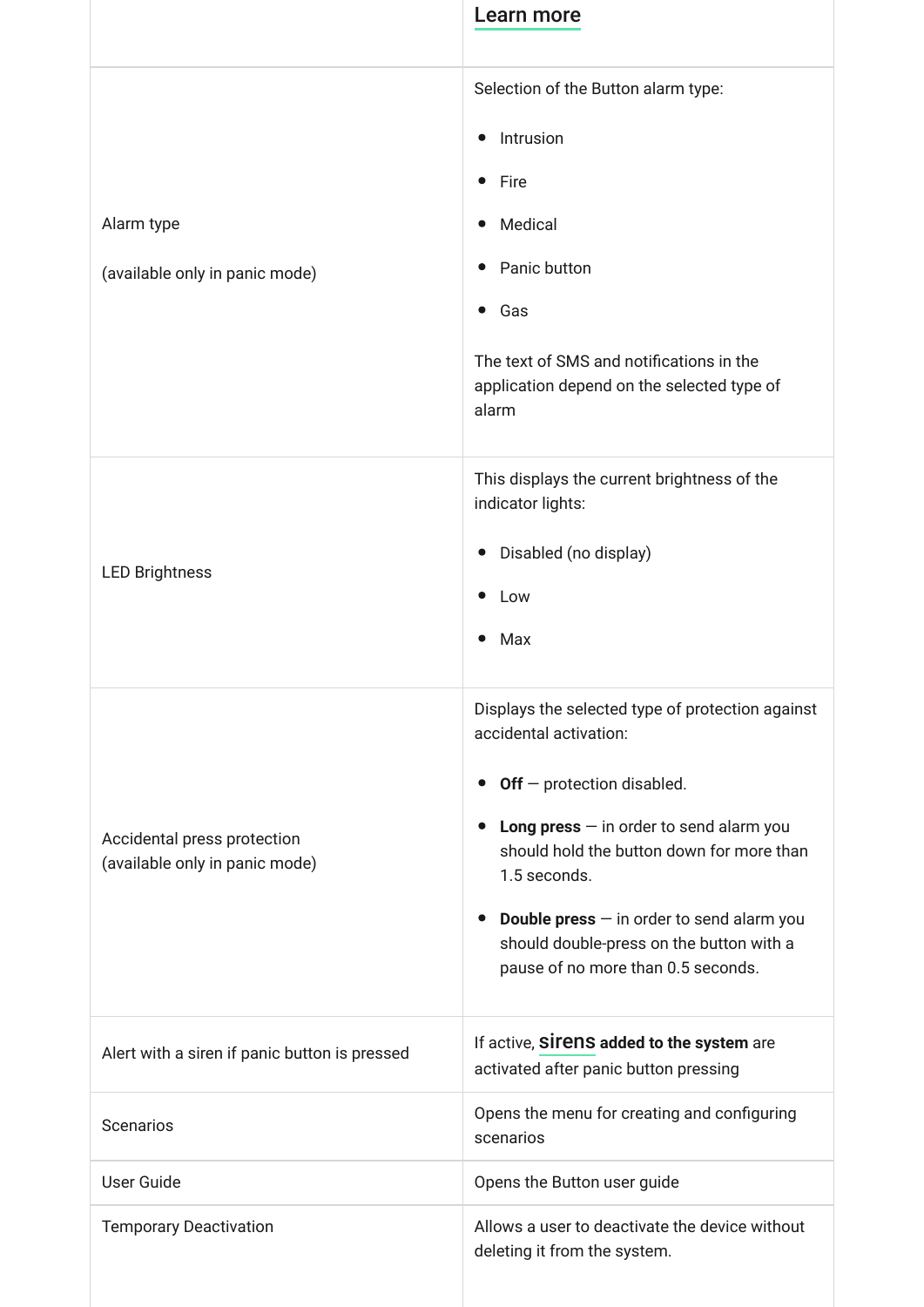|                      | The device will not execute system commands<br>and participate in automation scenarios. The<br>panic button of a deactivated device is disabled |
|----------------------|-------------------------------------------------------------------------------------------------------------------------------------------------|
|                      | Learn more about device temporary                                                                                                               |
|                      | deactivation                                                                                                                                    |
|                      |                                                                                                                                                 |
| <b>Unpair Device</b> | Disconnects Button from the hub and deletes<br>its settings                                                                                     |

# Operating indication

Button status is indicated with red or green LED indicators.

| <b>Category</b>                                                                   | <b>Indication</b>                                                                   | <b>Event</b>                                                                                                                                          |
|-----------------------------------------------------------------------------------|-------------------------------------------------------------------------------------|-------------------------------------------------------------------------------------------------------------------------------------------------------|
|                                                                                   | Green LEDs flash 6 times                                                            | The button is not registered in<br>any security system                                                                                                |
| Linking to security system                                                        | Lights up green for a few<br>seconds                                                | Adding a button to the security<br>system                                                                                                             |
|                                                                                   | Lights up green briefly                                                             | Command is delivered to<br>security system                                                                                                            |
| Command delivery indication                                                       | Lights up red briefly                                                               | Command is not delivered to<br>security system                                                                                                        |
| Long press indication in<br>Control mode                                          | Blinks green briefly                                                                | Button recognized the<br>pressing as a long press and<br>sent the corresponding<br>command to the hub                                                 |
| <b>Feedback Indication</b><br>(follows the Command<br><b>Delivery Indication)</b> | Lights up green for about half<br>a second after the command<br>delivery indication | The security system has<br>received and performed the<br>command                                                                                      |
|                                                                                   | Briefly lights up red after the<br>command delivery indication                      | The security system did not<br>perform the command                                                                                                    |
| <b>Battery status</b><br>(follows Feedback Indication)                            | After the main indication it<br>lights up red and goes out<br>smoothly              | Button battery needs to be<br>replaced. At the same time,<br>button commands are<br>delivered to the security<br>system<br><b>Battery Replacement</b> |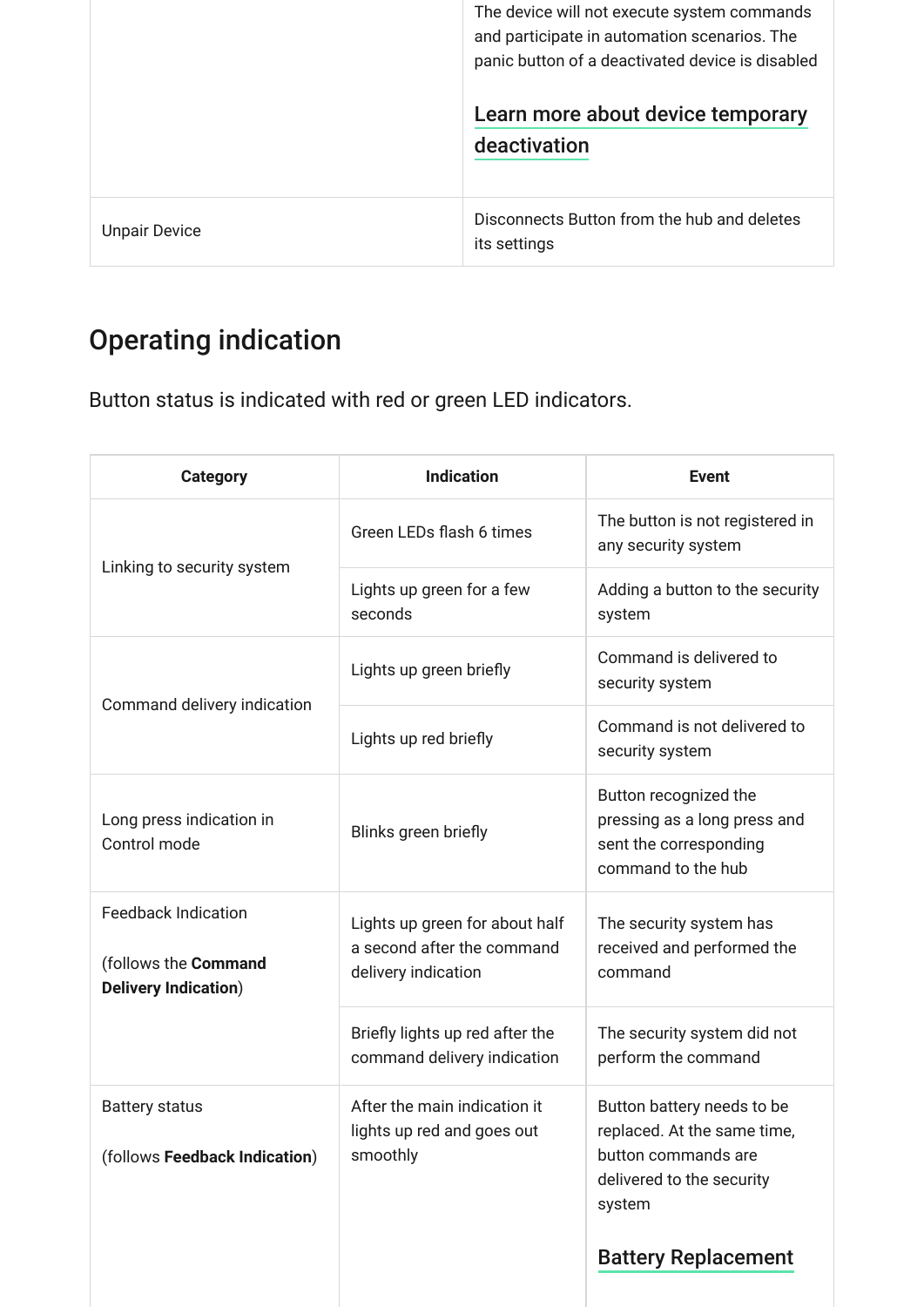### Use cases

### Panic Mode

As a panic button, the Button is used to call for security company or help, as well as for emergency notification through the app or sirens. Button support 5 types of alarms: intrusion, fire, medical, gas leak, and panic button. You can choose the type of alarm in the device settings. The text of alarm notifications depends on the selected type, as well as the event codes transmitted to the central monitoring station of the security company (CMS).

Consider, that in this mode, pressing the Button will raise an alarm regardless of security mode of the system.



Analarm if Button is pressed can also run a scenario in the Ajax security system.

Button can be installed on a flat surface or carried around. To install on a flat surface (for example, under the table), secure the Button with double-sided adhesive tape. To carry the Button on the strap: attach the strap to the Button using the mounting hole in the main body of the Button.

### <span id="page-7-0"></span>Control Mode

In the Control mode, the Button has two pressing options: short and long (the button is pressed for more than 3 seconds). These pressings can trigger the execution of an action by one or more automation devices: Relay, WallSwitch, or Socket.

To bind an automation device action to a long or short press of a Button:

- **1.** Open the [Ajax app](https://ajax.systems/software/) and go to the **Devices the** tab.
- **2.** Select **Button** in the list of devices and go to settings by clicking the gear  $icon$   $\widetilde{\mathcal{P}}$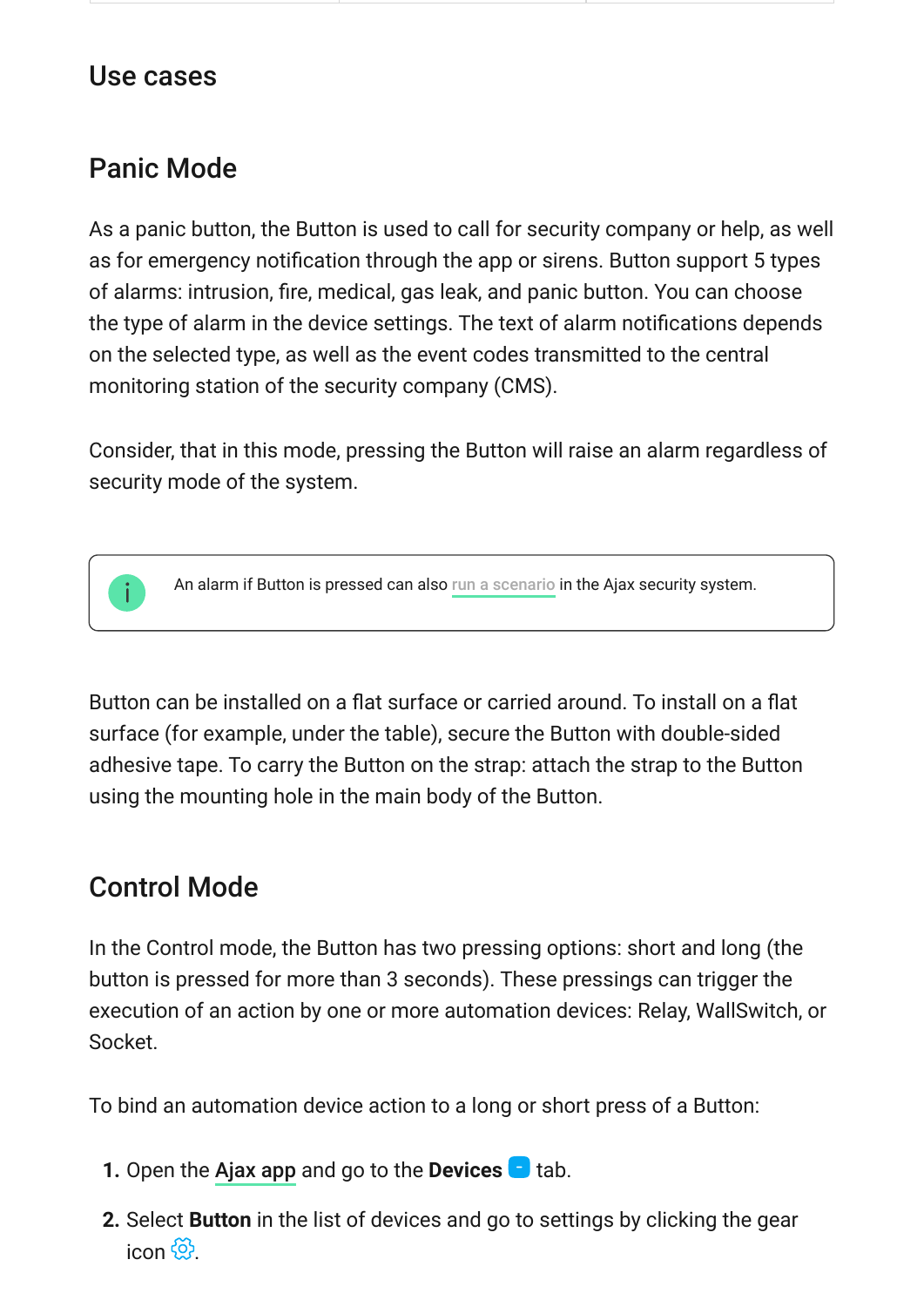| 12:11    |                             | ! 오 ! |
|----------|-----------------------------|-------|
| $&$ Back | <b>Button</b>               |       |
|          |                             | ø     |
| o        | <b>Battery Charge</b>       | OK    |
| ⊛        | Routed Through ReX          | Yes   |
| ⊙        | Operating mode              | Panic |
| 崇        | LED Brightness              | Max   |
| ß        | Accidental press protection | Off   |
|          | Ajax Button                 |       |

**3.** Select the **Control** mode in the Button mode section.

| 15:07                                    | .ா! ⇔                |
|------------------------------------------|----------------------|
| $\mathbf{\langle}$ Back<br><b>Button</b> |                      |
| Button                                   |                      |
| Room                                     | office ≎             |
| Operating mode                           | Control :            |
| Device user                              | Not Assigned C       |
| <b>LED Brightness</b>                    | Max ≎                |
| Accidental press protection              | Off ¢                |
| Scenarios                                |                      |
| <b>User Guide</b>                        |                      |
|                                          | <b>Unpair Device</b> |

- **4.** Click the **Button** to save the changes.
- **5.** Go to the **Scenarios** menu and click **Create scenario** if you are creating a scenario for the first time, or **Add scenario** if scenarios have already been created in the security system.
- **6.** Select a pressing option to run the scenario: **Short press** or **Long press**.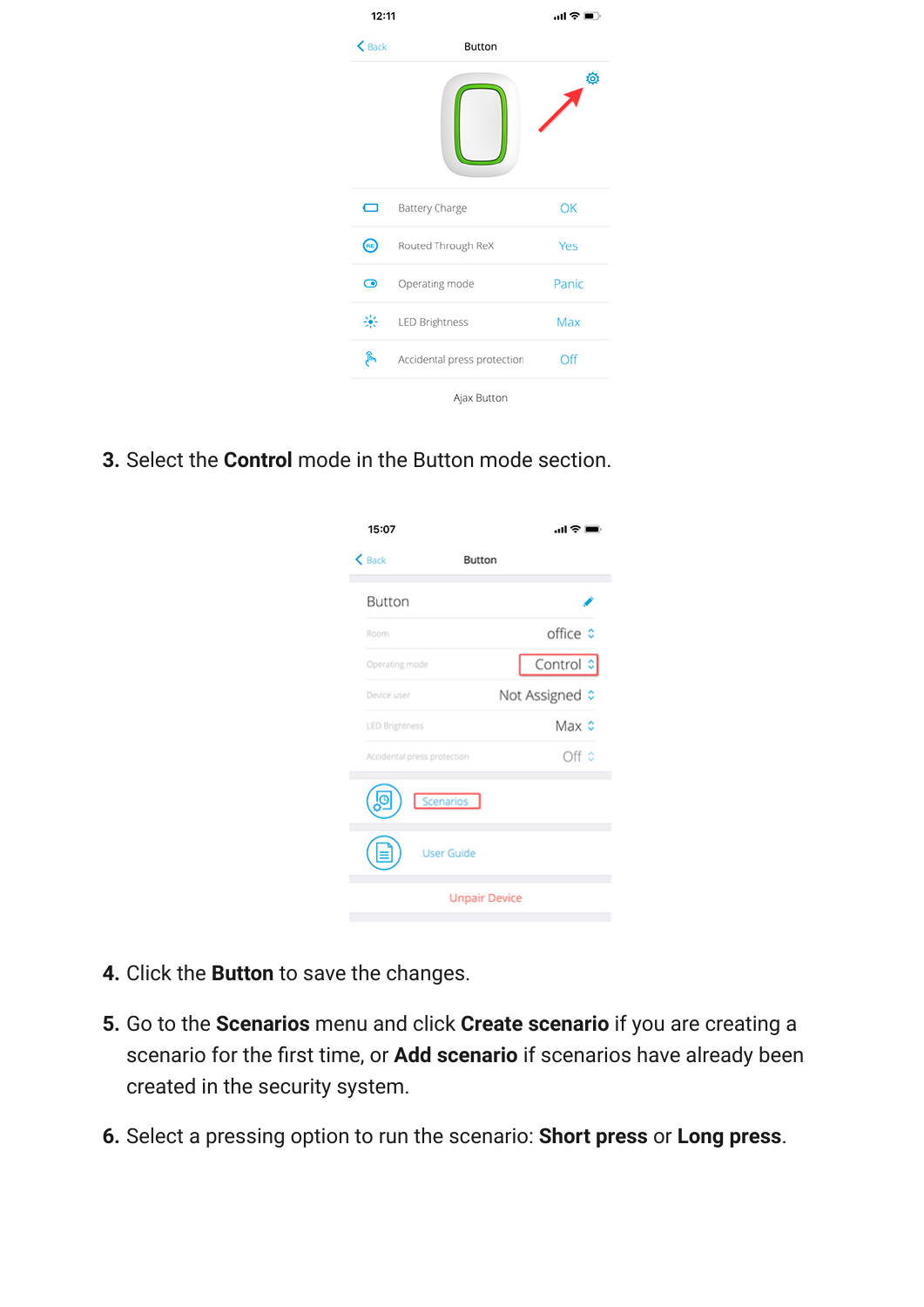| 12:12              |                          | …!全■♪ |
|--------------------|--------------------------|-------|
| $\leq$ Back        | <b>Scenario settings</b> |       |
| <b>Short press</b> |                          |       |
| Long press         |                          |       |
|                    |                          |       |
|                    |                          |       |
|                    |                          |       |
|                    |                          |       |
|                    |                          |       |
|                    |                          |       |
|                    |                          |       |
|                    |                          |       |
|                    |                          |       |
|                    |                          |       |
|                    |                          |       |
|                    | <b>Next</b>              |       |
|                    |                          |       |

**7.** Select the automation device to execute the action.



- **8.** Enter the **Scenario Name** and specify the **Device Action** to be executed by pressing the Button.
	- Switch on
	- Switch off
	- Switch the state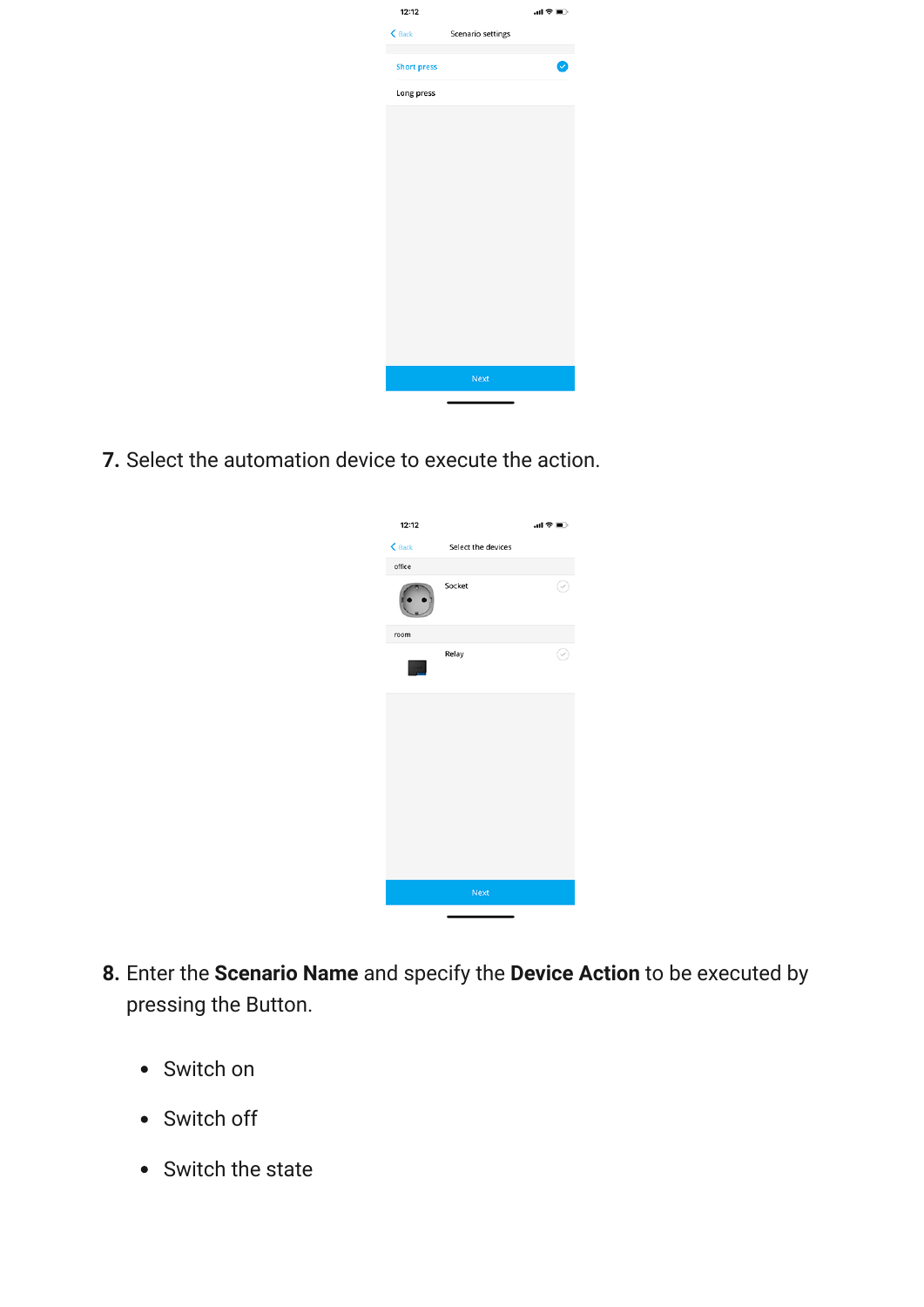| 14:46                           | 山参町                                                              |
|---------------------------------|------------------------------------------------------------------|
| $\zeta$ Back                    | Scenario settings                                                |
| Type the scenario name          |                                                                  |
| DEVICE ACTION                   |                                                                  |
| Switch on                       |                                                                  |
| Switch off                      |                                                                  |
| Switch the state                |                                                                  |
| contacts state to the opposite. | Set which action the device to perform: switch on/off, or switch |
|                                 | Save                                                             |
|                                 |                                                                  |
|                                 |                                                                  |
|                                 |                                                                  |

de, the **Device Action** setting is not available. During the scenario execution, this relay will close/open the [contacts for a set time. The operating mode and pulse duration are set in the](https://support.ajax.systems/en/manuals/relay/)  Relay . settings

**9.** Click **Save**. The scenario will appear in the list of device scenarios.

# <span id="page-10-0"></span>Mute Fire Alarm

By pressing the Button, the interconnected fire detectors alarm can be muted (if the corresponding operating mode of the button is selected). The reaction of the system to pressing a button depends on the state of the system:

- **The Interconnected FireProtect Alarms have already propagated** by the first press of the Button, all fire detectors sirens are muted, except for those that registered the alarm. Pressing the button again mutes the remaining detectors.
- **The interconnected alarms delay time lasts** the siren of the triggered FireProtect/FireProtect Plus detector is muted by pressing.

#### [Learn more about interconnected alarms of fire detectors](https://support.ajax.systems/en/what-is-interconnected-fire-alarms/)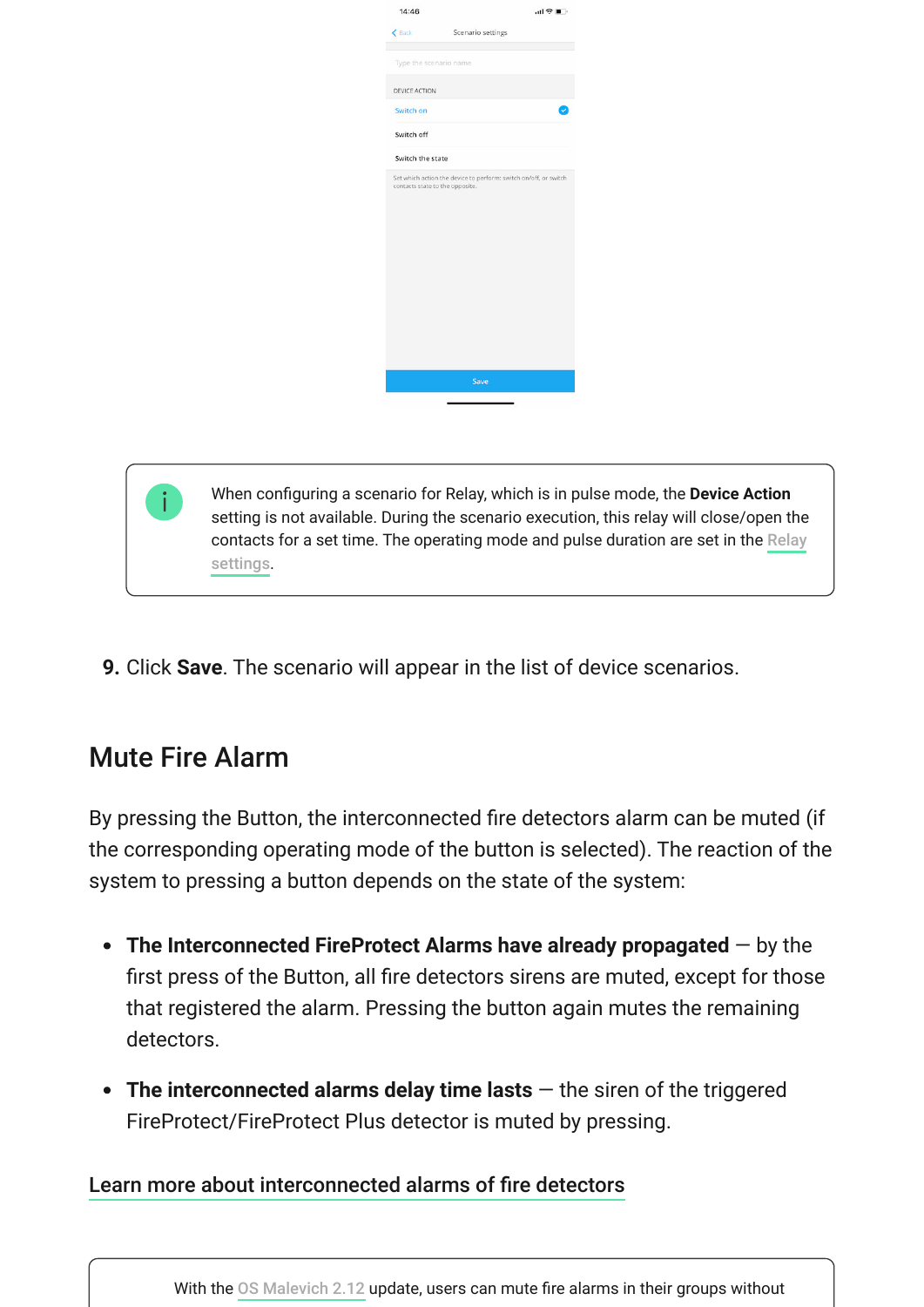

[Learn more](https://support.ajax.systems/en/residential-fire-alarms/)

### Placement

Button can be fixed on a surface or carried around.

### How to fix Button

To fix Button on a surface (e. g. under a table), use Holder.

#### **To install the button in the holder:**

- **1.** Choose a location to install the holder.
- **2.** Press the button to test whether the commands can reach the hub. If not, choose another location or use a ReX radio signal range extender[.](https://ajax.systems/products/rex/)



When connecting Button via ReX, keep in mind that the button does not automatically switch between range extender and hub. You can assign Button to a hub or another ReX in the Ajax app.

- **3.** Fix Holder on the surface using the bundled screws or double-sided adhesive tape.
- **4.** Put Button into the holder.



Please note that Holder is sold separately.

#### [Buy Holder](https://ajax.systems/products/holder/)

### How to carry around Button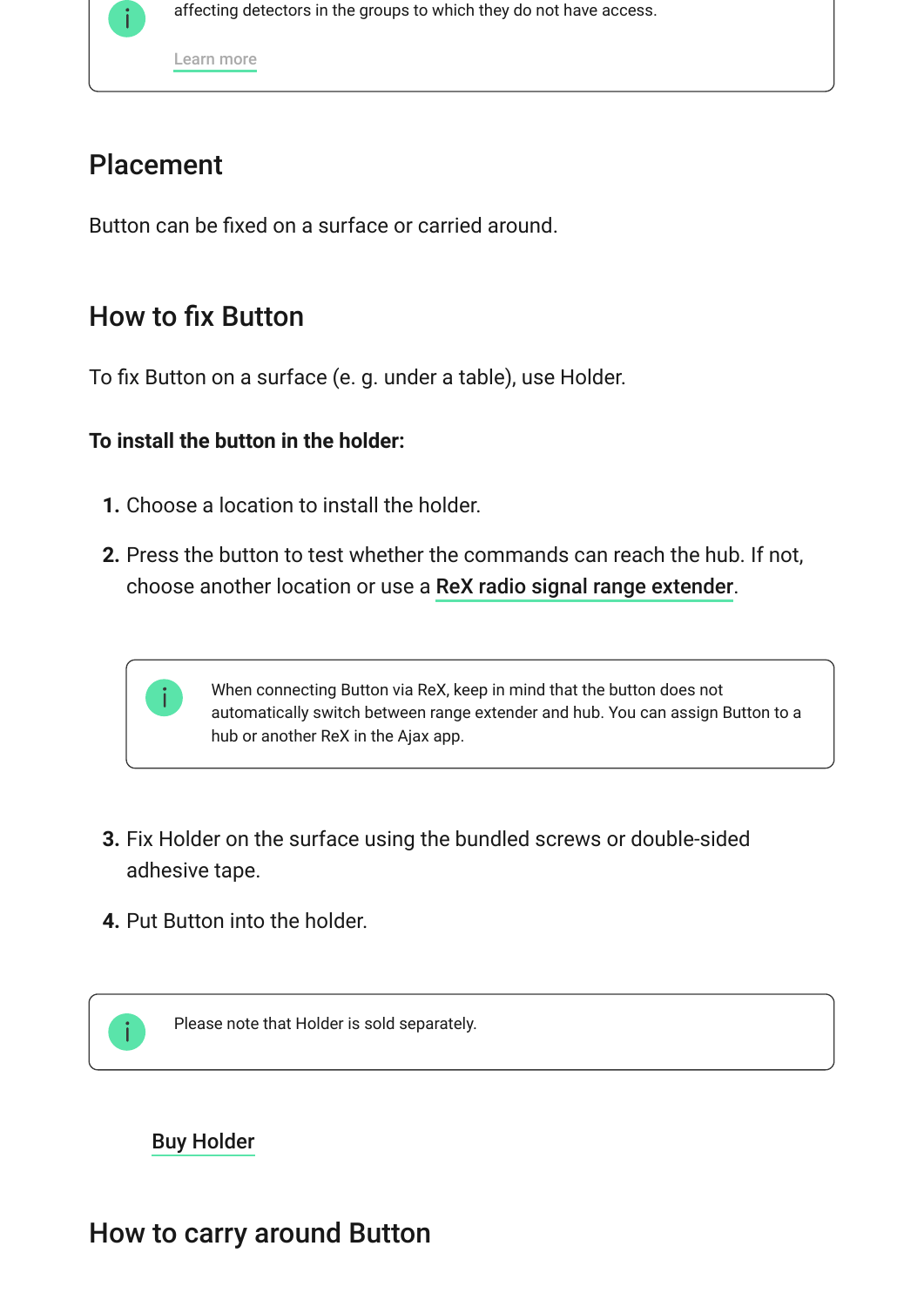The button is convenient to carry with you thanks to a special hole on its body. It can be worn on the wrist or around the neck, or hung on a key ring.

Button has an IP55 protection rating. This means that the device body is protected from dust and splashes. Tight buttons are recessed into the body and software protection helps to avoid accidental pressing.

### **Maintenance**

When cleaning the key fob body, use cleaners that are suitable for technical maintenance.

Never use substances containing alcohol, acetone, gasoline and other active solvents to clean the Button.

The pre-installed battery provides up to 5 years of key fob operation in normal use (one press per day). More frequent use may reduce battery life. You can check battery level at any time in the Ajax app.



Keep new and used batteries away from children. Do not ingest battery, Chemical Burn Hazard.

The pre-installed battery is sensitive to low temperatures and if the key fob is cooled significantly, the battery level indicator in the app may show incorrect values until the key fob becomes warmer.

The battery level value is not updated on a regular basis, but only updates after pressing the button.

When the battery has run down, the user will receive a notification in the Ajax app, and the LED will steadily light up red and go out each time the button is pressed.

#### [How long Ajax devices operate on batteries, and what affects this](https://support.ajax.systems/en/how-long-operate-from-batteries/)

#### [Battery Replacement](https://support.ajax.systems/en/how-to-replace-batteries-in-button/)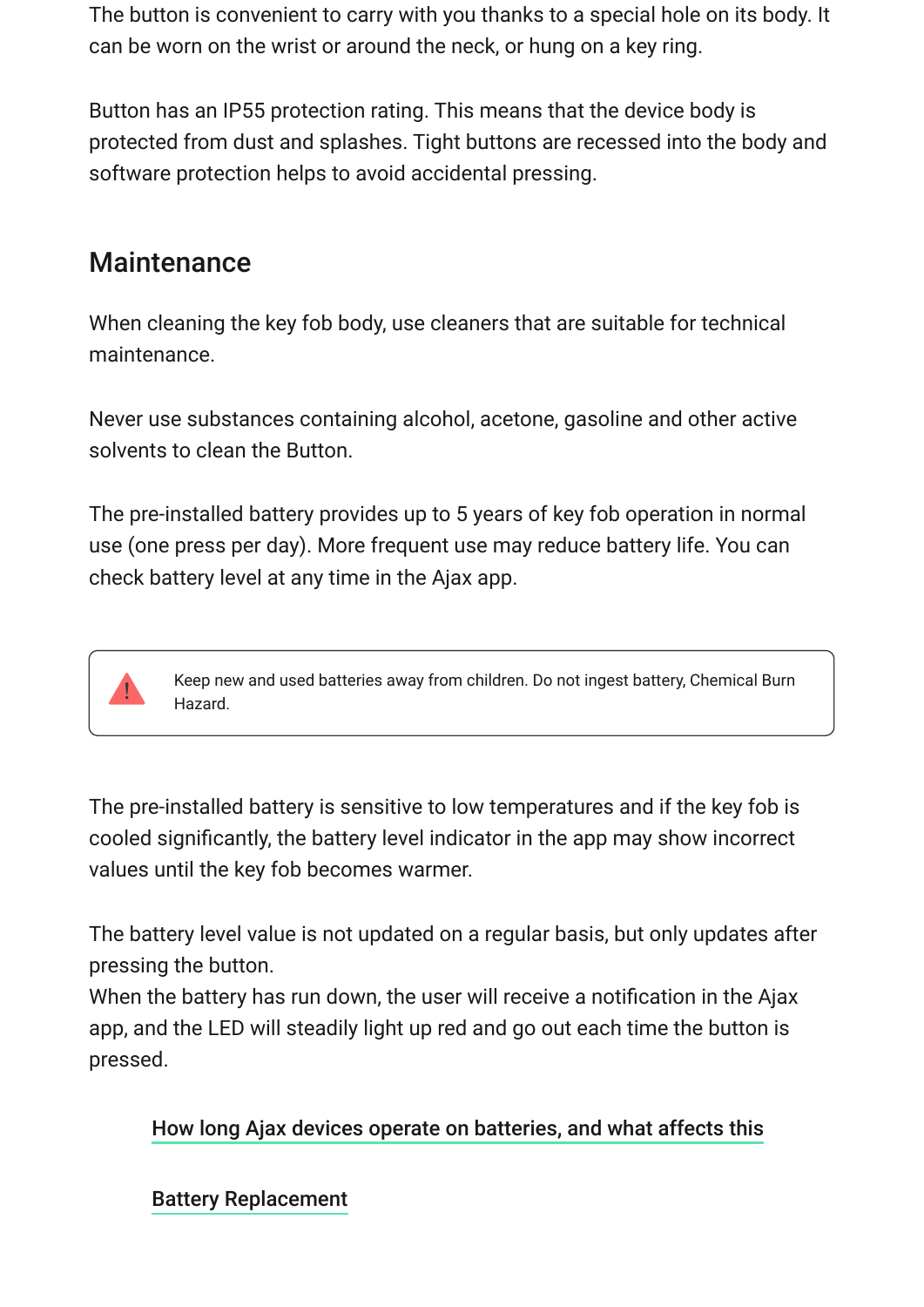# Technical Specifications

| Number of buttons                         | 1                                                                                                             |
|-------------------------------------------|---------------------------------------------------------------------------------------------------------------|
| LED backlight indicating command delivery | Available                                                                                                     |
| Protection against accidental activation  | Available, in panic mode                                                                                      |
| Frequency band                            | 868.0 - 868.6 MHz or 868.7 - 869.2 MHz,<br>depending on the sales region                                      |
| Compatibility                             | Operates with all Ajax <b>hubs</b> , and <b>range</b><br>extenders featuring OS Malevich 2.7.102 and<br>later |
| Maximum radio signal power                | Up to 20 mW                                                                                                   |
| Radio signal modulation                   | <b>GFSK</b>                                                                                                   |
| Radio signal range                        | Up to 1,300 m (without obstacles)                                                                             |
| Power supply                              | 1 CR2032 battery, 3 V                                                                                         |
| <b>Battery life</b>                       | Up to 5 years (depending on frequency of use)                                                                 |
| <b>Protection class</b>                   | <b>IP55</b>                                                                                                   |
| Operating temperature range               | From -10°C to +40°C                                                                                           |
| Operating humidity                        | Up to 75%                                                                                                     |
| <b>Dimensions</b>                         | $47 \times 35 \times 13$ mm                                                                                   |
| Weight                                    | 16 <sub>g</sub>                                                                                               |
| Service life                              | 10 years                                                                                                      |

#### [Compliance with standards](https://ajax.systems/standards/)

### Complete Set

- **1.** Button
- **2.** Pre-installed CR2032 battery
- **3.** Double-sided tape
- **4.** Quick Start Guide